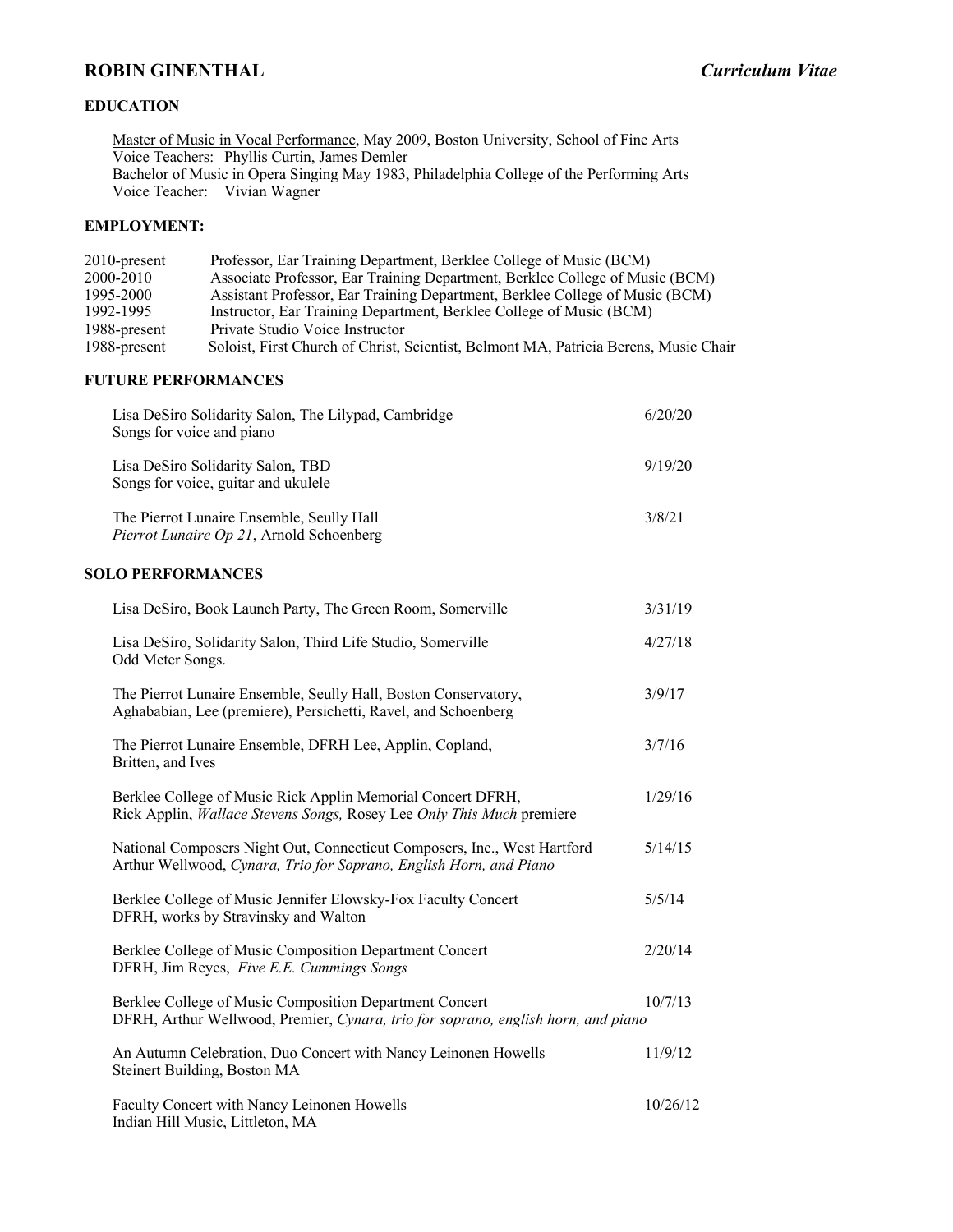## **ROBIN GINENTHAL Page 2**

| Premier-Memories of Cape Cod Winter Birding for soprano and orchestra,<br>James R. Smith, Assistant Chair, Composition, Arlington Philharmonic             | 4/29/12  |
|------------------------------------------------------------------------------------------------------------------------------------------------------------|----------|
| The Pierrot Lunaire Ensemble, Lee, Aghababian, Ravel, Walton<br>Premier - Applin, Planh, David Friend Recital Hall (DFRH)                                  | 3/8/11   |
| Berklee College of Music Composition Department Concert<br>DFRH, Rosey Lee, Premier, Ting, trio for soprano, marimba, and piano                            | 9/20/10  |
| The Pierrot Lunaire Ensemble, , Vaughan Williams, Barber<br>Premiers - Lee, Applin, Aghababian, DFRH                                                       | 3/9/10   |
| Master of Music Lecture Recital, Lisa DeSiro<br>Lesley University, Robin Ginenthal, soprano, Lisa De Siro, piano                                           | 1/10     |
| Berklee College of Music Tribute to John Bavicchi BPC<br>John Bavicchi, Hail and Farewell, for soprano, trumpet and string orchestra                       | 11/16/09 |
| Berklee College of Music Composition Department Concert<br>DFRH, Richard Applin, Wallace Stevens Songs I,I for soprano, violin, cello and piano            | 10/5/09  |
| The Pierrot Lunaire Ensemble, Aghababian, Bernstein<br>Premiers - Lee, Applin, Russell, DFRH                                                               | 3/9/09   |
| John Bavicchi 85 <sup>th</sup> Birthday Celebration Concert, Lawrence Academy<br>Tomorrow will be Today, for soprano, clarinet, chamber ensemble and choir | 6/7/08   |
| Soprano Duet and Organ Recital, Libor Dudas, Music Director<br>Old North Church, Boston Historic Site                                                      | 6/1/08   |
| Solo Doctor of Musical Arts Recital, Tunman Ho<br>Boston University, School of Fine Arts Concert Hall, Schubert                                            | 4/8/08   |
| Solo Master of Music Recital, Jessica Modaff<br>Boston University, School of Fine Arts Concert Hall, Schubert                                              | 3/25/08  |
| Solo Master of Music Recital, Robin Ginenthal, student of James Demler<br>Boston University, School of Fine Arts Concert Hall                              | 3/7/08   |
| The Pierrot Lunaire Ensemble, Persichetti, Corigliano, Ibert<br>Premiers - Lee, Applin, David Friend Recital Hall                                          | 10/30/07 |
| Lisa and Friends, Longy School of Music<br>Pickman Concert Hall, Works of Arnold Schoenberg                                                                | 6/17/06  |
| Suffolk University Graduate School Commencement<br>Boston Brass Ensemble, Gregg Fritze, director, Peter Hazzard, conductor                                 | 5/06     |
| The Pierrot Lunaire Ensemble, Ravel, Marti Epstein<br>Premiers - Lee, Applin, David Friend Recital Hall                                                    | 3/14/06  |
| Berklee College of Music 60th Anniversary Concert Series BPC<br>Rosey Lee, Fong duet for soprano and gu-zheng in three movements                           | 2/27/06  |
| Boston Neighborhood Network Cable, Literary Limelight<br>Augusta Alban, Host; Thomas McGah, Three Carols for High Voice and Cello                          | 11/33/05 |
| The Pierrot Lunaire Ensemble, Crumb, Grandos, Britten,<br>Rosey Lee, Fong, Premier, David Friend Recital Hall                                              | 10/6/05  |
| Solo Recital, We Are There! Ives and Copland<br>David Friend Recital Hall                                                                                  | 6/14/05  |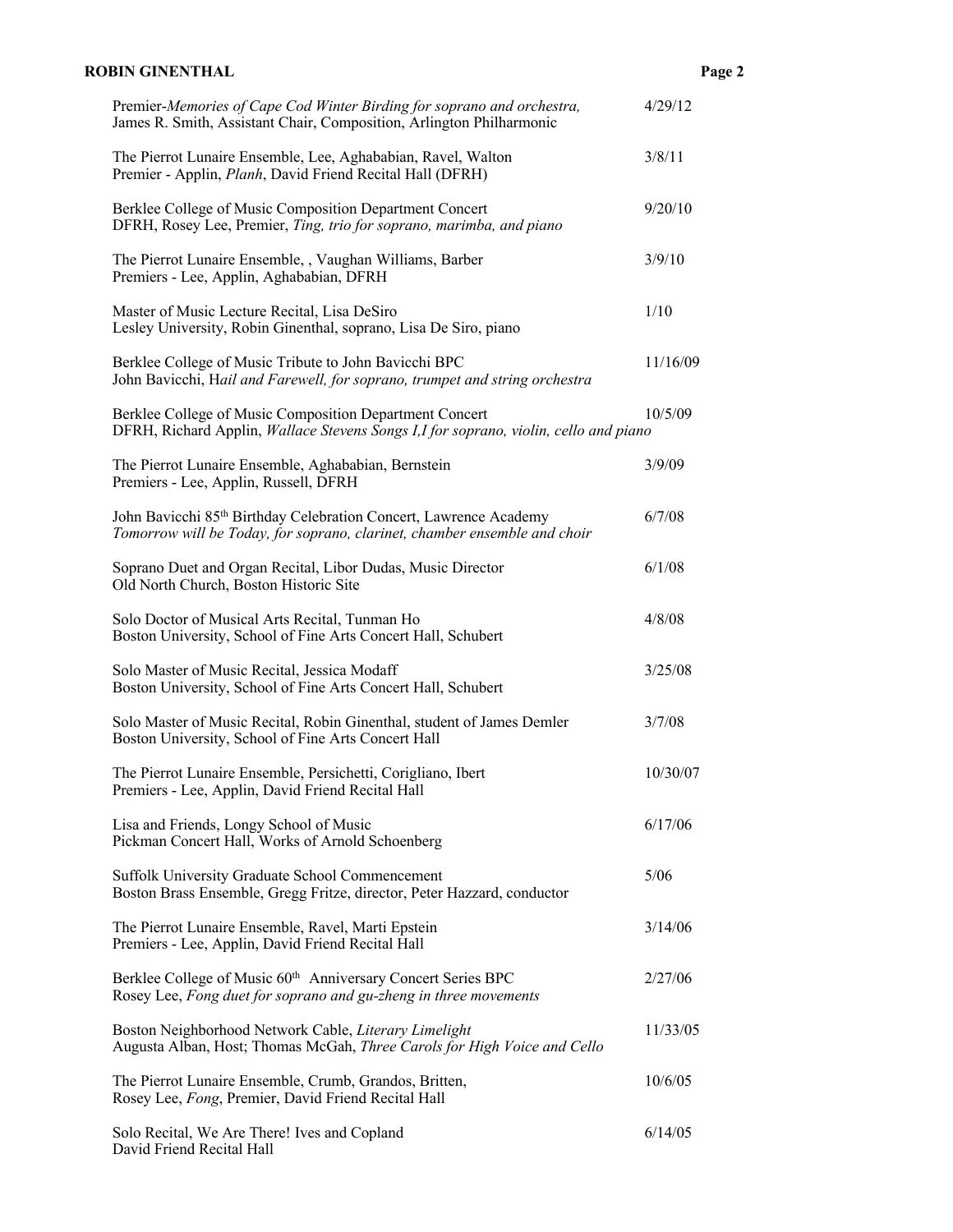| <b>ROBIN GINENTHAL</b>                                                                                                                                                 | Page 3     |
|------------------------------------------------------------------------------------------------------------------------------------------------------------------------|------------|
| Lisa and Friends, Longy School of Music<br>Pickman Concert Hall, Works of Richard Strauss                                                                              | 5/27/05    |
| Suffolk University Graduate School Commencement<br>Boston Brass Ensemble, Gregg Fritze, director, Peter Hazzard, conductor                                             | 5/05       |
| BCM Contemporary Chamber Music Ensemble Concert<br>David Friend Recital Hall, Kowalski, hors d'œuvres                                                                  | 4/28/05    |
| Boston Neighborhood Network Cable, Literary Limelight<br>Augusta Alban, Host; Brantley, Three Love Songs for High Voice and Cello                                      | 3/23/05    |
| Leroy Southers Memorial Concert, Chalmiers,<br>Two Songs, David Friend Recital Hall                                                                                    | 9/27/04    |
| The Pierrot Lunaire Ensemble, Barber, Respighi, Debussy,<br>Copland, Granados, David Friend Recital Hal                                                                | 3/10/03    |
| The Pierrot Lunaire Ensemble, Copland, Emily Dickinson Songs,<br>Ives, Songs, David Friend Recital Hall                                                                | 10/7/02    |
| The Pierrot Lunaire Ensemble, Vincent Persichetti's<br>Harmonium, David Friend Recital Hall                                                                            | 10/10/01   |
| Shades of Orient; Music of the Middle East<br>Berklee College of Music, Christiane Karam, Director                                                                     | 7/2/01     |
| Solo Graduate Recital, Lisa De Siro<br>Longy School Pickman Concert Hall, Walton and Wolf                                                                              | 4/17/01    |
| The Pierrot Lunaire Ensemble, Music of Luciano Berio<br>Berklee Performance Center                                                                                     | 3/15/01    |
| The Pierrot Lunaire Ensemble, Music of Ravel, Copland<br>Ibert, Diamond & Britten, David Friend Recital Hall                                                           | 10/18/00   |
| The Berklee Concert Choir, Anne Peckham, director<br>Requiem, John Rutter, Robin Ginenthal, soprano soloist                                                            | 4/19/00    |
| The Pierrot Lunaire Ensemble, Crumb, Lorca, Rodrigo<br>Ravel, Berklee Performance Center                                                                               | 3/27/00    |
| Brookline Symphony, David Callahan, Conductor<br>Les Nuits d'Etés, Berlioz                                                                                             | 3/4/00     |
| Merrimack Valley Philharmonic, George Monseur, Conductor<br>Les Nuits d'Etés, Berlioz                                                                                  | 3/5/00     |
| <b>RECORDING PROJECTS</b>                                                                                                                                              |            |
| John Bavicchi, Tomorrow will be Today, CD<br>Including works by Bavicchi, Pullig, Hazzard, Kikuchi<br><b>BKJ</b> Publications                                          | 6/7/08     |
| BCM 60 <sup>th</sup> Anniversary Composers Concert Series CD<br>Rosey Lee, Fong duet for soprano and gu-zheng in three movements<br>Futura Productions, Roslindale, MA | Spring '06 |
| Recording of Original Film Score by Vuk Kulonovic,<br>PBS documentary Beyond a Miracle; South Africa at the Crossroads<br>John Michalczyk, Director                    | 3/01       |